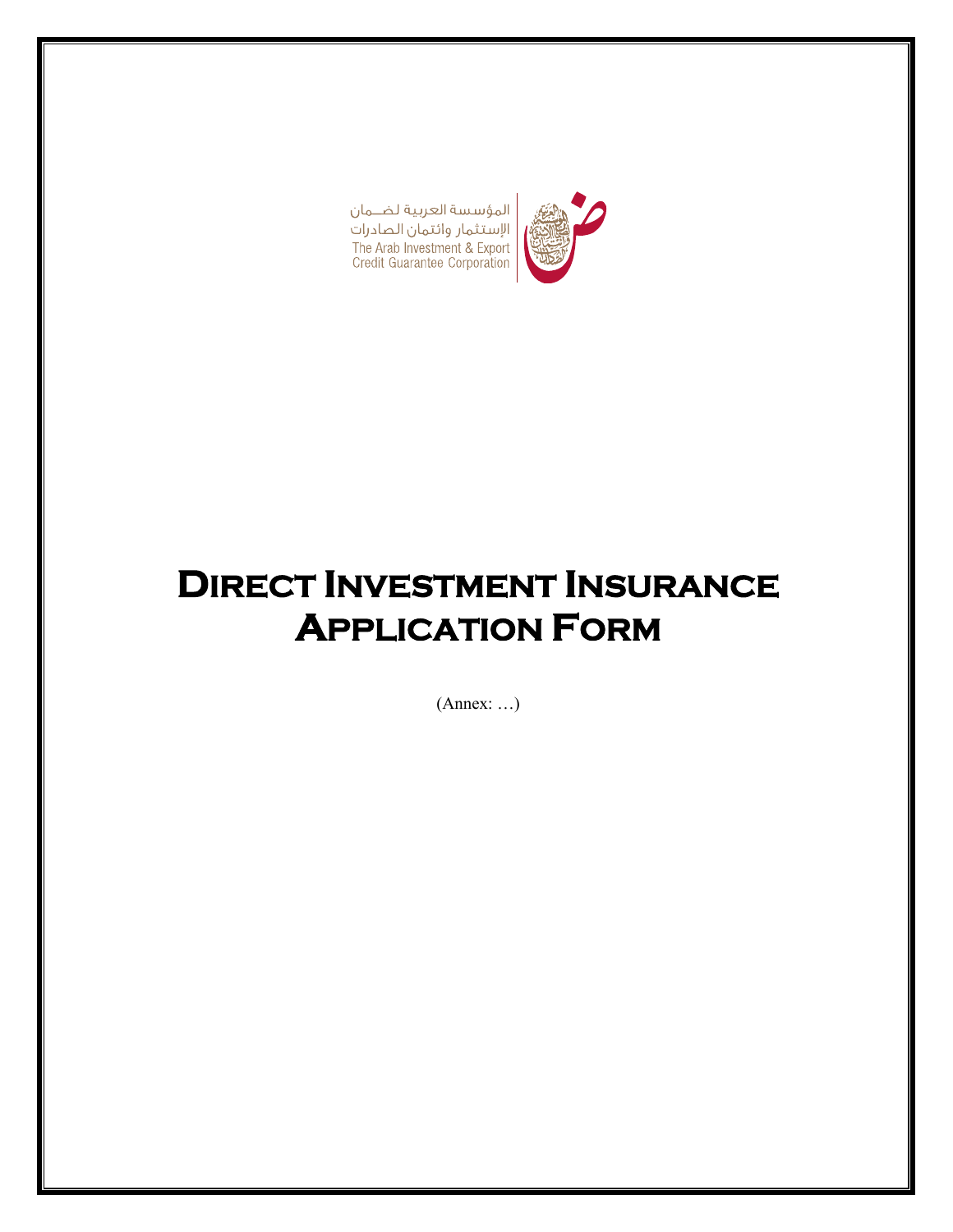## **General Information:**

- When applying on behalf of another party, the applicant should clarify in detail his capacity and the scope of his authorization, attaching the supporting legal evidence.
- Since AIECGC relies on the information provided in this application for determining whether to accept or decline the application, it is therefore highly important that this application is completed with utmost accuracy. Furthermore, AIECGC must be immediately notified of any changes in the information provided, occurring prior to or after the conclusion of the contract. Withholding or providing false information, or any misrepresentation thereof, gives AIECGC the right to cancel the insurance contract and claim compensation for damages resulting therefrom.
- Information provided in this application and its annexes is treated with strict confidentiality, as all information received from the investor is.
- All questions must be answered in full. In case the space allocated proves insufficient, a separate sheet can be used and attached to the application after making a note to that effect.
- Documents substantiating the information provided in this application are to be attached, especially the following:
	- 1. The Articles of Association and Incorporation and the audited financial statements pertaining to the investor.
	- 2. The Articles of Association and Incorporation and the audited financial statements pertaining to the beneficiary project.
	- 3. The feasibility study and any other information available on the project.
	- 4. All treaties and contracts signed with the host government with regards to the beneficiary project.
	- 5. All licenses and permits issued by the host government with regards to the beneficiary project.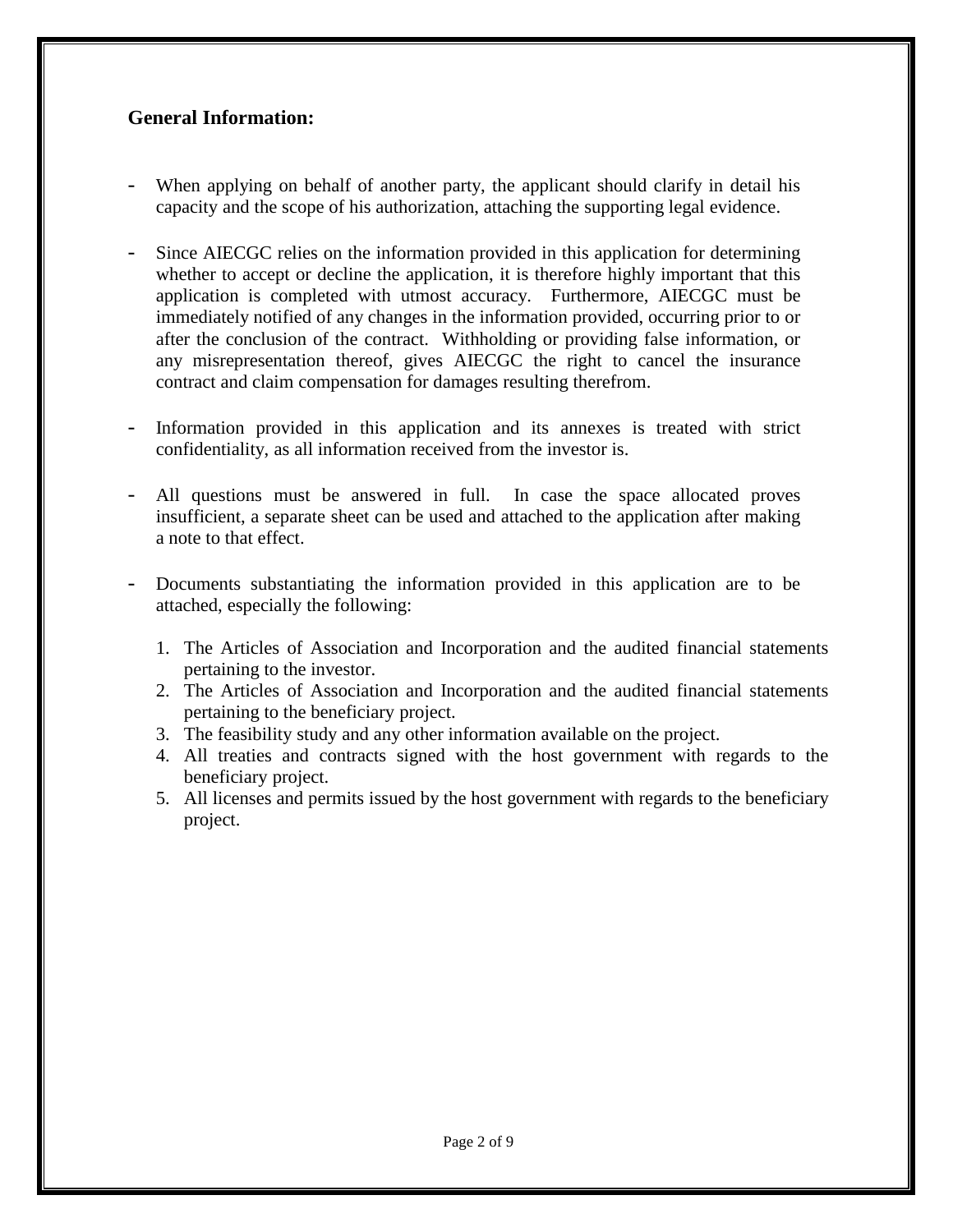# **1) The Investor:**

| $1 - 1$                                       |                                                     |                                                                                    |                            |  |  |
|-----------------------------------------------|-----------------------------------------------------|------------------------------------------------------------------------------------|----------------------------|--|--|
| Address:                                      |                                                     |                                                                                    |                            |  |  |
|                                               |                                                     |                                                                                    |                            |  |  |
|                                               |                                                     |                                                                                    |                            |  |  |
|                                               |                                                     |                                                                                    |                            |  |  |
| $1 - 2$                                       |                                                     |                                                                                    |                            |  |  |
| $1 - 3$                                       |                                                     |                                                                                    |                            |  |  |
| $1 - 4$                                       |                                                     |                                                                                    |                            |  |  |
| $1-5$                                         |                                                     |                                                                                    |                            |  |  |
| $1-6$                                         |                                                     |                                                                                    |                            |  |  |
| $1 - 7$                                       |                                                     | List of the principle investor's shareholders (unless it is a listed company)      |                            |  |  |
|                                               | <b>Name</b>                                         | <b>Nationality</b>                                                                 | % of Shares to Capital     |  |  |
|                                               |                                                     |                                                                                    |                            |  |  |
|                                               |                                                     |                                                                                    |                            |  |  |
| $1-8$                                         |                                                     | Brief description of the investor's nature of business:                            |                            |  |  |
| $1-9$                                         | Does the investor belong to a group?                | (If yes, please state the name of the mother company and its nationality)          | $\Box$ Yes<br>$\square$ No |  |  |
| $1-10$                                        | country?<br>(If yes, please provide details)        | Are there any conflicts or disputes between the investor and any party in the host | $\Box$ Yes<br>$\square$ No |  |  |
|                                               |                                                     |                                                                                    |                            |  |  |
| <b>Authorized Contact Person:</b><br>$1 - 11$ |                                                     |                                                                                    |                            |  |  |
|                                               |                                                     |                                                                                    |                            |  |  |
|                                               |                                                     |                                                                                    |                            |  |  |
|                                               | $1$ State all nationalities in case of multiplicity |                                                                                    |                            |  |  |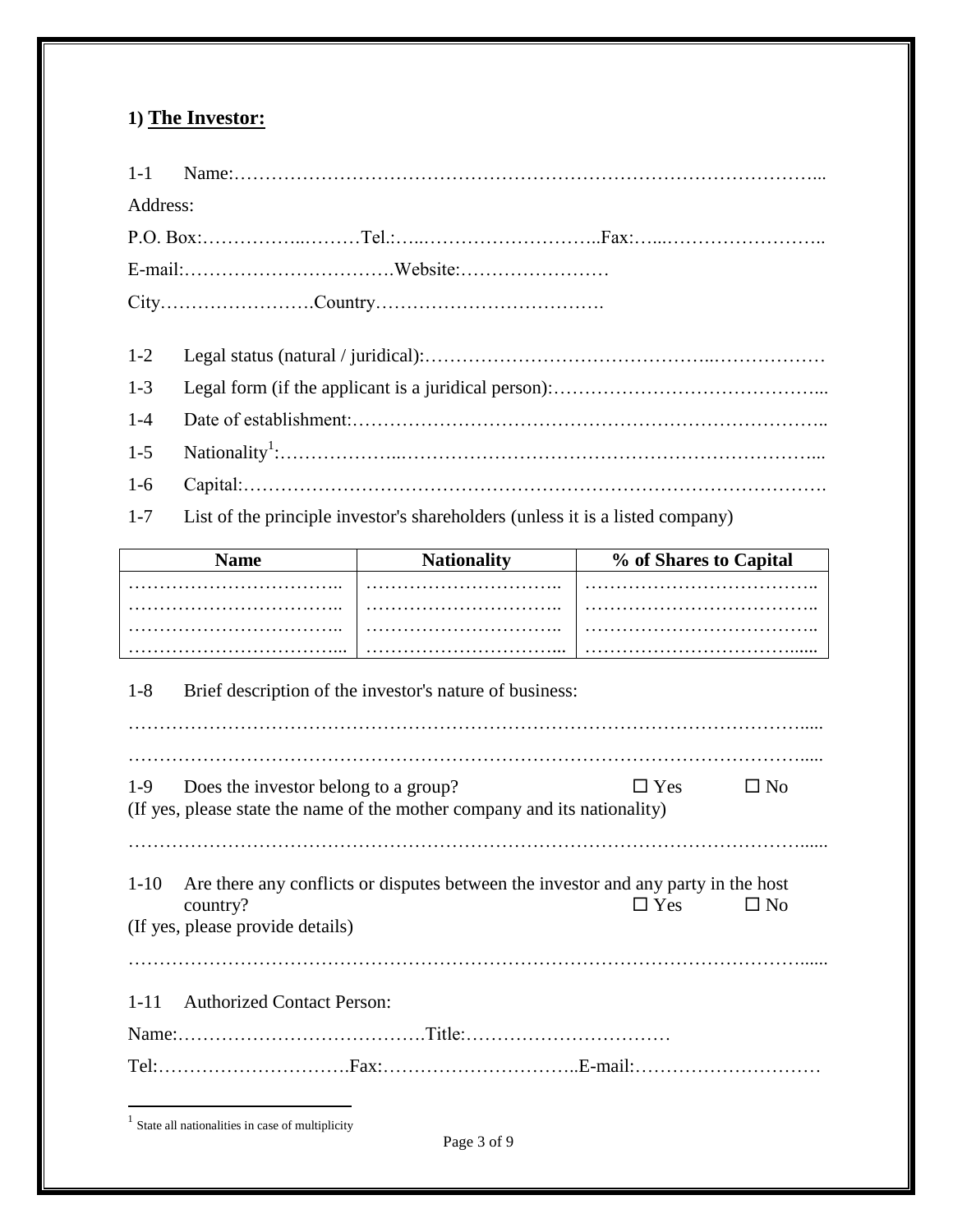## **2) The Beneficiary Project (The Investment):**

| Address: |  |  |  |
|----------|--|--|--|
|          |  |  |  |
|          |  |  |  |
|          |  |  |  |

- 2-2 Legal form:……………………………………………………………………………...
- 2-3 Date of establishment:……………………………………………………………….….
- 2-4 Capital:………………………………………………………………………………….
- 2-5 List of the principle shareholders of the project:

| <b>Name</b> | <b>Nationality</b> | Government/<br><b>Private</b> | % of Shares to<br>Capital |  |
|-------------|--------------------|-------------------------------|---------------------------|--|
|             |                    |                               |                           |  |
|             |                    |                               |                           |  |
|             |                    |                               |                           |  |

#### 2-6 Exact location of the project:

………………………………………………………………………………………………...... ………………………………………………………………………………………………......

#### 2-7 Brief description of the project's activities:

………………………………………………………………………………………………......

#### 2-8 Current status of the project:

 $\Box$  Under establishment  $\Box$  Established and operating  $\Box$  Established and not operating

2-9 Does the investor have a share in the capital of the project prior to this application?  $\Box$  Yes  $\Box$  No (If yes, please provide the percentage owned and the date of ownership)

………………………………………………………………………………………………......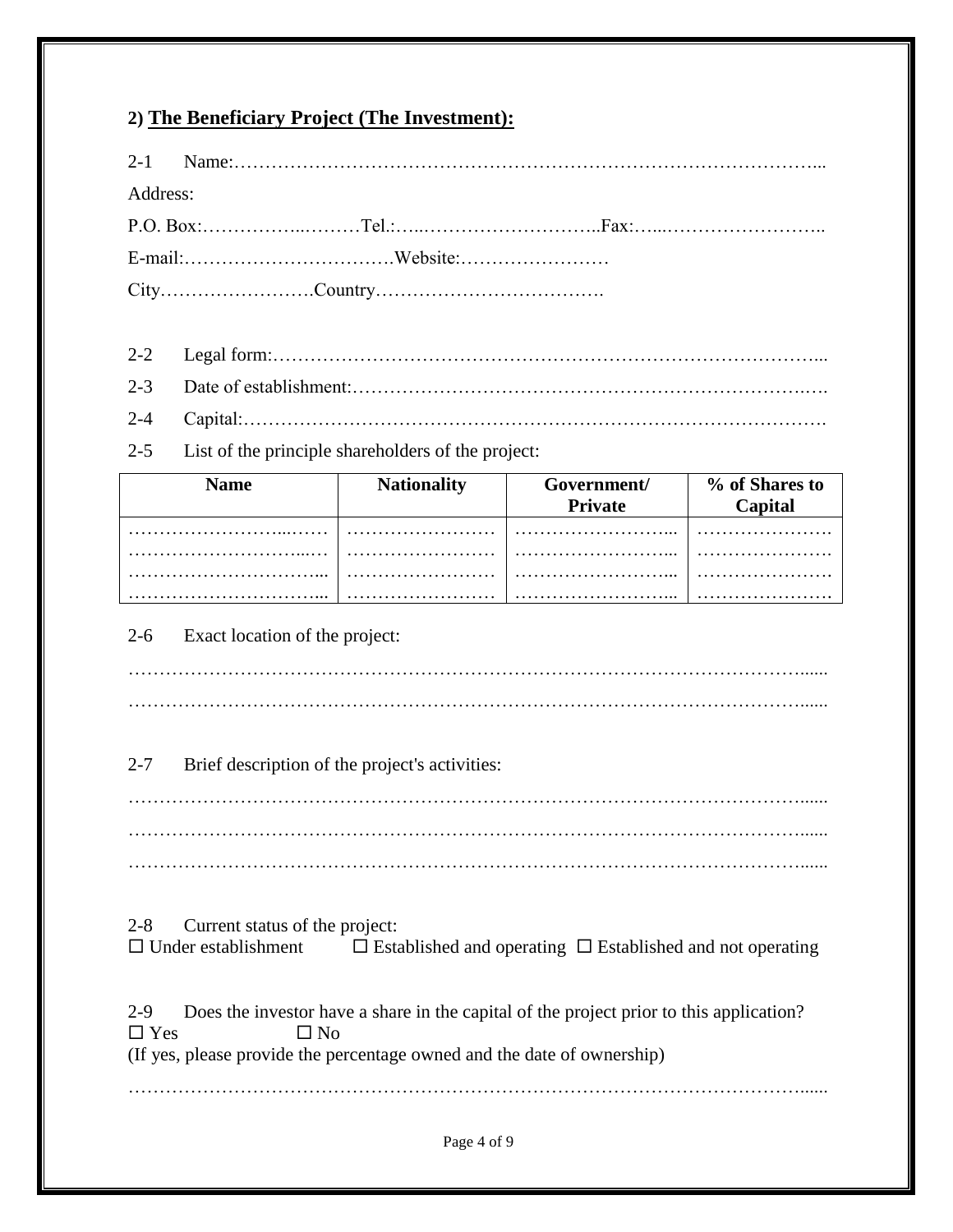| $2 - 10$<br>Do others have rights on the tangible assets of the project (e.g., mortgages, privileged<br>$\Box$ No<br>rights, etc)?<br>$\Box$ Yes<br>(If yes, please provide details of these rights, their legal evidence, owners and<br>nationalities). |                                                     |                |                                                  |                |
|----------------------------------------------------------------------------------------------------------------------------------------------------------------------------------------------------------------------------------------------------------|-----------------------------------------------------|----------------|--------------------------------------------------|----------------|
| Are there any conflicts or disputes between the project and any party in the host<br>$2 - 11$<br>$\Box$ Yes<br>$\square$ No<br>country?<br>(If yes, please provide details)                                                                              |                                                     |                |                                                  |                |
| $2 - 12$<br>Cost of the project:                                                                                                                                                                                                                         |                                                     |                |                                                  |                |
| $2 - 13$                                                                                                                                                                                                                                                 | Sources of funding for the project:                 |                |                                                  |                |
| <b>Source of fund</b>                                                                                                                                                                                                                                    | <b>Nationality</b>                                  | Equity $(\% )$ | Loans $(\% )$                                    | Others $(\% )$ |
|                                                                                                                                                                                                                                                          |                                                     |                |                                                  |                |
|                                                                                                                                                                                                                                                          |                                                     |                |                                                  |                |
|                                                                                                                                                                                                                                                          |                                                     |                |                                                  |                |
| Who will be in control of the project?:<br>$2 - 14$                                                                                                                                                                                                      |                                                     |                |                                                  |                |
|                                                                                                                                                                                                                                                          |                                                     |                |                                                  |                |
| This investment is:<br>$2 - 15$<br>$\Box$ New                                                                                                                                                                                                            | $\Box$ An expansion of an existing project          |                | $\Box$ Purchase of stocks or shares <sup>2</sup> |                |
| 2-16 Have the project obtained all the necessary licenses, permits and other authorizations<br>$\Box$ Yes<br>$\square$ No                                                                                                                                | from the pertinent authorities in the host country? |                |                                                  |                |
| (If no, please provide details and the expected date to fulfil these requirements)                                                                                                                                                                       |                                                     |                |                                                  |                |
|                                                                                                                                                                                                                                                          |                                                     |                |                                                  |                |
|                                                                                                                                                                                                                                                          |                                                     |                |                                                  |                |
| Number of jobs the project is expected to offer:<br>$2 - 17$                                                                                                                                                                                             |                                                     |                |                                                  |                |
| Local<br><b>Foreigners</b>                                                                                                                                                                                                                               |                                                     |                |                                                  |                |
| Temporary (during setup of the project)                                                                                                                                                                                                                  |                                                     |                |                                                  |                |
| Permanent (after completion of the project)                                                                                                                                                                                                              |                                                     |                |                                                  |                |

<sup>&</sup>lt;sup>2</sup> If the investment is used to purchase shares, please attach a table showing the number, nominal value, value of purchase, date of subscription and percentage to total shares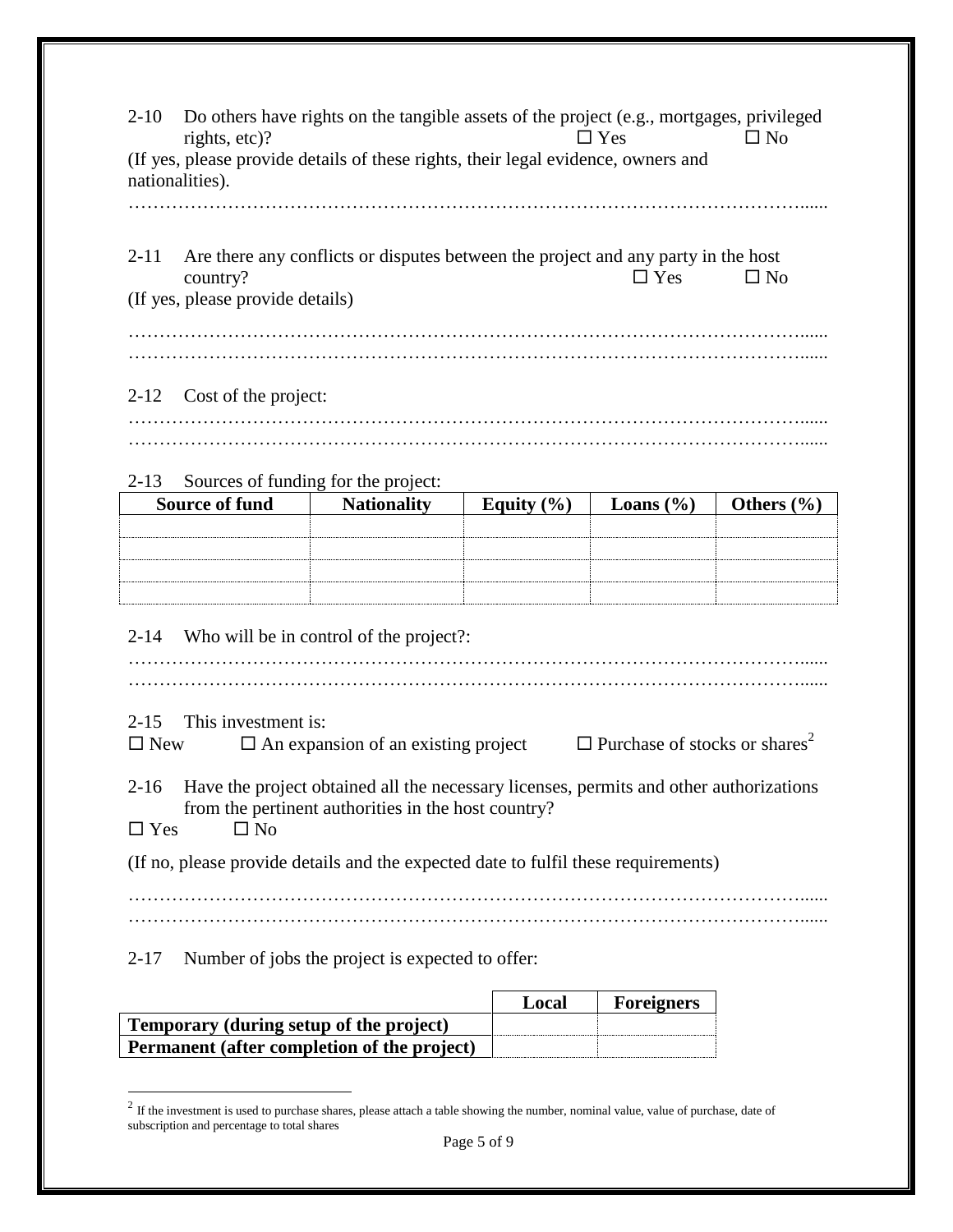2-18 The anticipated effect of the project on development in the host country:

………………………………………………………………………………………………...... ………………………………………………………………………………………………......

…………………………

2-19 Will the land that the project will operate on be purchased or leased from another party (public or private)?

………………………………………………………………………………………………...... ………………………………………………………………………………………………......

- 2-20 Is there any contract or agreement between the project and/or the investor and the government of the host country?
- (If yes, please provide details)

………………………………………………………………………………………………...... ………………………………………………………………………………………………......

- 2-21 Stages of the project's setup: A. Date when the investment was agreed upon: ………………………………………
	- B. Please provide the time table of the project's setup and execution stages:

| Date | <b>Description of the stage</b> | Cost of the stage |
|------|---------------------------------|-------------------|
|      |                                 |                   |
|      |                                 |                   |
|      |                                 |                   |
|      |                                 |                   |

C. Date anticipated for the completion of the project and starting operation:

…………..………………………………………………………………………………………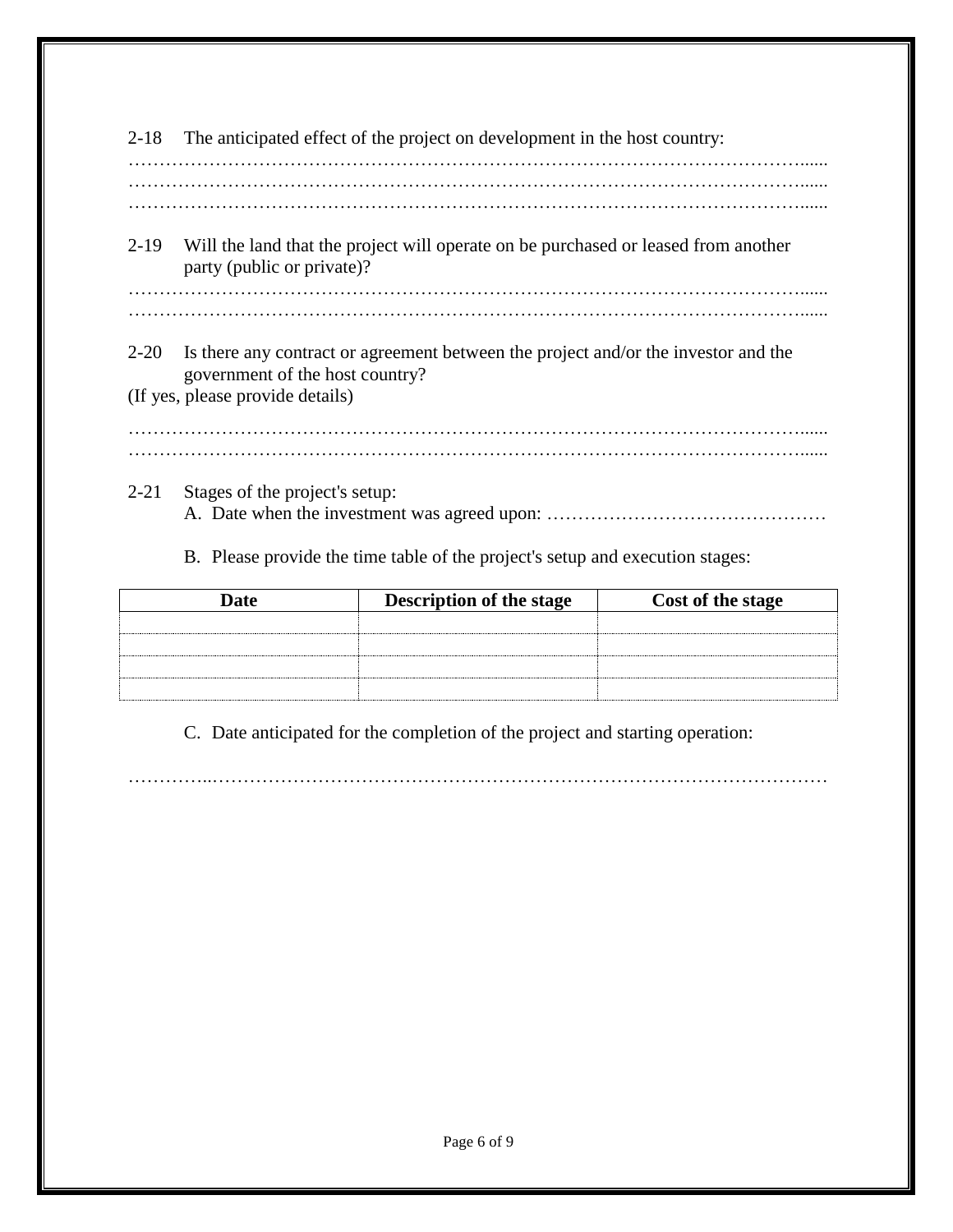#### **3) Coverage Requested:**

| $3-1$<br>Risks requested for cover: |                                                                                                                                    |  |  |
|-------------------------------------|------------------------------------------------------------------------------------------------------------------------------------|--|--|
|                                     | $\square$ Expropriation & Nationalization<br>$\Box$ Non-Transfer:<br>$\Box$ War & Public Disturbances<br>$\Box$ Breach of Contract |  |  |
| $3-2$                               |                                                                                                                                    |  |  |
| $3-3$                               |                                                                                                                                    |  |  |
| $3-4$                               | Type of investment to be insured:                                                                                                  |  |  |
|                                     | $\Box$ In Cash:                                                                                                                    |  |  |
|                                     |                                                                                                                                    |  |  |
|                                     |                                                                                                                                    |  |  |
|                                     | $\Box$ In Kind:                                                                                                                    |  |  |
|                                     |                                                                                                                                    |  |  |
|                                     |                                                                                                                                    |  |  |
|                                     |                                                                                                                                    |  |  |

#### 3-5 Maximum insurance amount<sup>4</sup> requested:

|                                             | Value |
|---------------------------------------------|-------|
| <b>Equity</b>                               |       |
| Loans                                       |       |
| <b>Anticipated future returns</b>           |       |
| Others ()                                   |       |
| <b>Total amount requested for insurance</b> |       |

<sup>&</sup>lt;sup>3</sup> Should the transfer be paid in instalments; the actual or anticipated date of each instalment and its value should be stated.

<sup>&</sup>lt;sup>4</sup> The maximum amount that the investor can cover during the insurance period, which is determined upon signing of the insurance contract. Furthermore, it can be either increased or decreased during the insurance period according to the terms of the insurance contract. This amount includes the actual investment plus the anticipated future returns during the insurance period.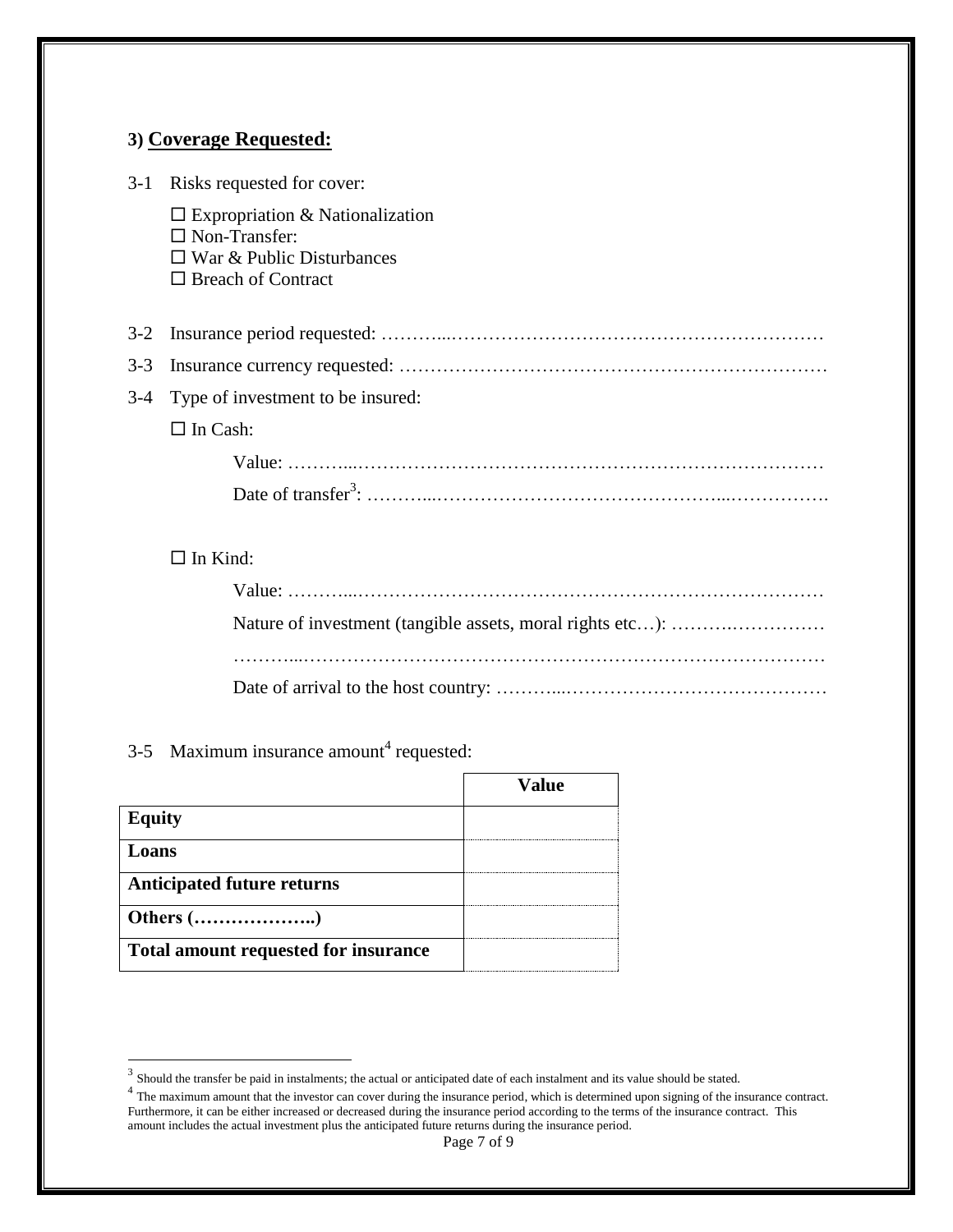3-6 Current insurance amount<sup>5</sup> requested for the first contractual year:

|                                            | Value |
|--------------------------------------------|-------|
| <b>Expropriation &amp; Nationalization</b> |       |
| <b>Non-Transfer</b>                        |       |
| <b>War &amp; Public Disturbances</b>       |       |
| <b>Breach of Contract</b>                  |       |

<sup>&</sup>lt;sup>5</sup> The insured amount for each type of risk in every contractual year, and upon which the due premiums are calculated. The investor determines this amount at the beginning of every contractual year based on the net equity value of the investment and the anticipated future returns for the coming contractual year.